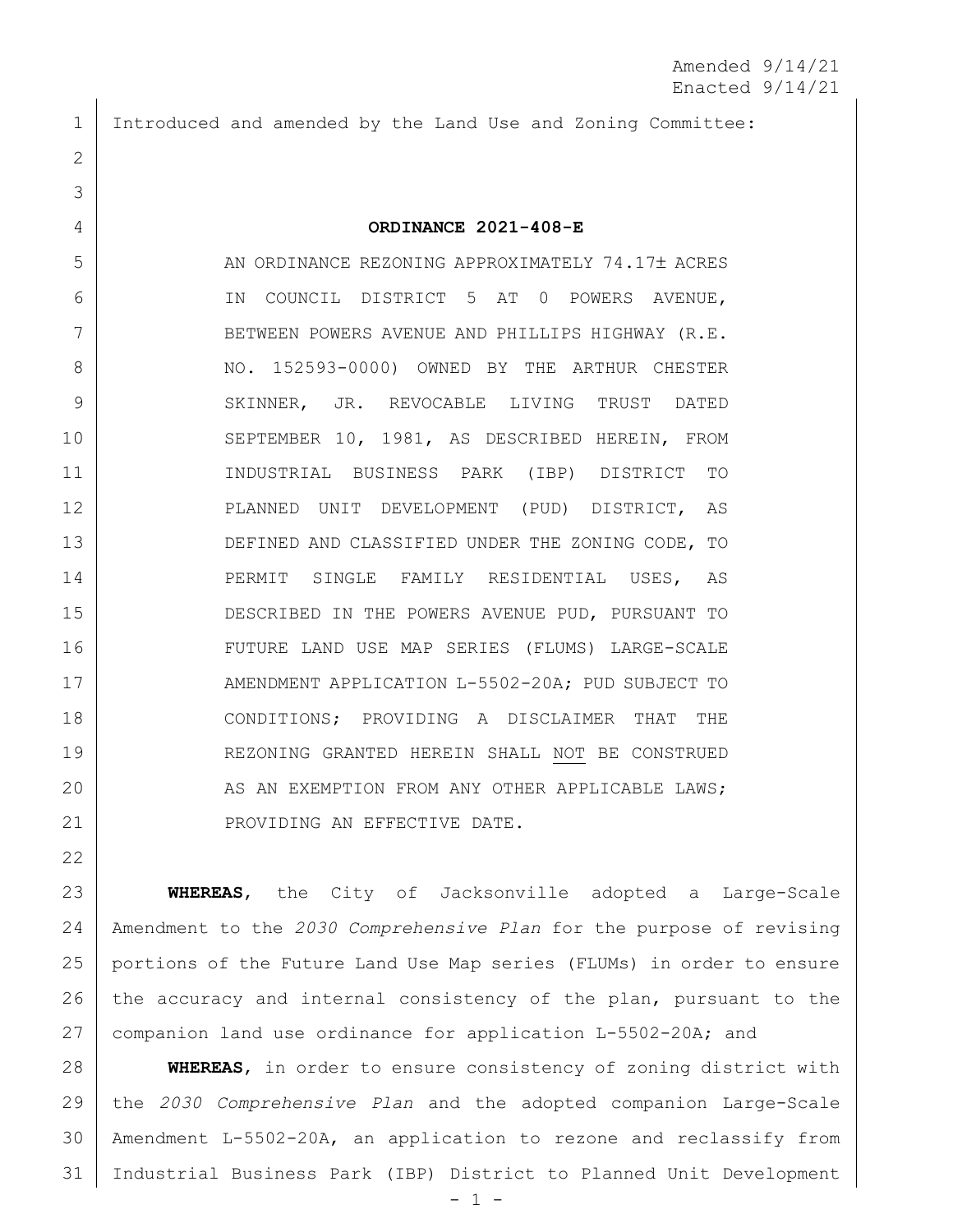Amended 9/14/21 Enacted 9/14/21

 (PUD) District was filed by Wyman R. Duggan, Esq., on behalf of the Arthur Chester Skinner, Jr. Revocable Living Trust Dated September 3 | 10, 1981, the owner of approximately 74.17± acres of certain real property in Council District 5, as more particularly described in 5 Section 1; and

 **WHEREAS**, the Planning and Development Department, in order to ensure consistency of this zoning district with the *2030 Comprehensive Plan*, has considered the rezoning and has rendered an advisory opinion; and

 **WHEREAS**, the Planning Commission has considered the application 11 and has rendered an advisory opinion; and

 **WHEREAS**, the Land Use and Zoning (LUZ) Committee after due notice 13 | held a public hearing and made its recommendation to the Council; and

 **WHEREAS**, the City Council after due notice held a public hearing, taking into consideration the above recommendations as well as all 16 oral and written comments received during the public hearings, the Council finds that such rezoning is consistent with the *2030 Comprehensive Plan* adopted under the comprehensive planning ordinance 19 | for future development of the City of Jacksonville; and

 **WHEREAS**, the Council finds that the proposed PUD does not affect adversely the orderly development of the City as embodied in the *Zoning Code*; will not affect adversely the health and safety of residents in the area; will not be detrimental to the natural 24 environment or to the use or development of the adjacent properties in the general neighborhood; and the proposed PUD will accomplish the objectives and meet the standards of Section 656.340 (Planned Unit Development) of the *Zoning Code* of the City of Jacksonville; now, 28 therefore

**BE IT ORDAINED** by the Council of the City of Jacksonville: **Section 1. Subject Property Location and Description.** The approximately 74.17 acres (R.E. No. 152593-0000) are in Council

 $- 2 -$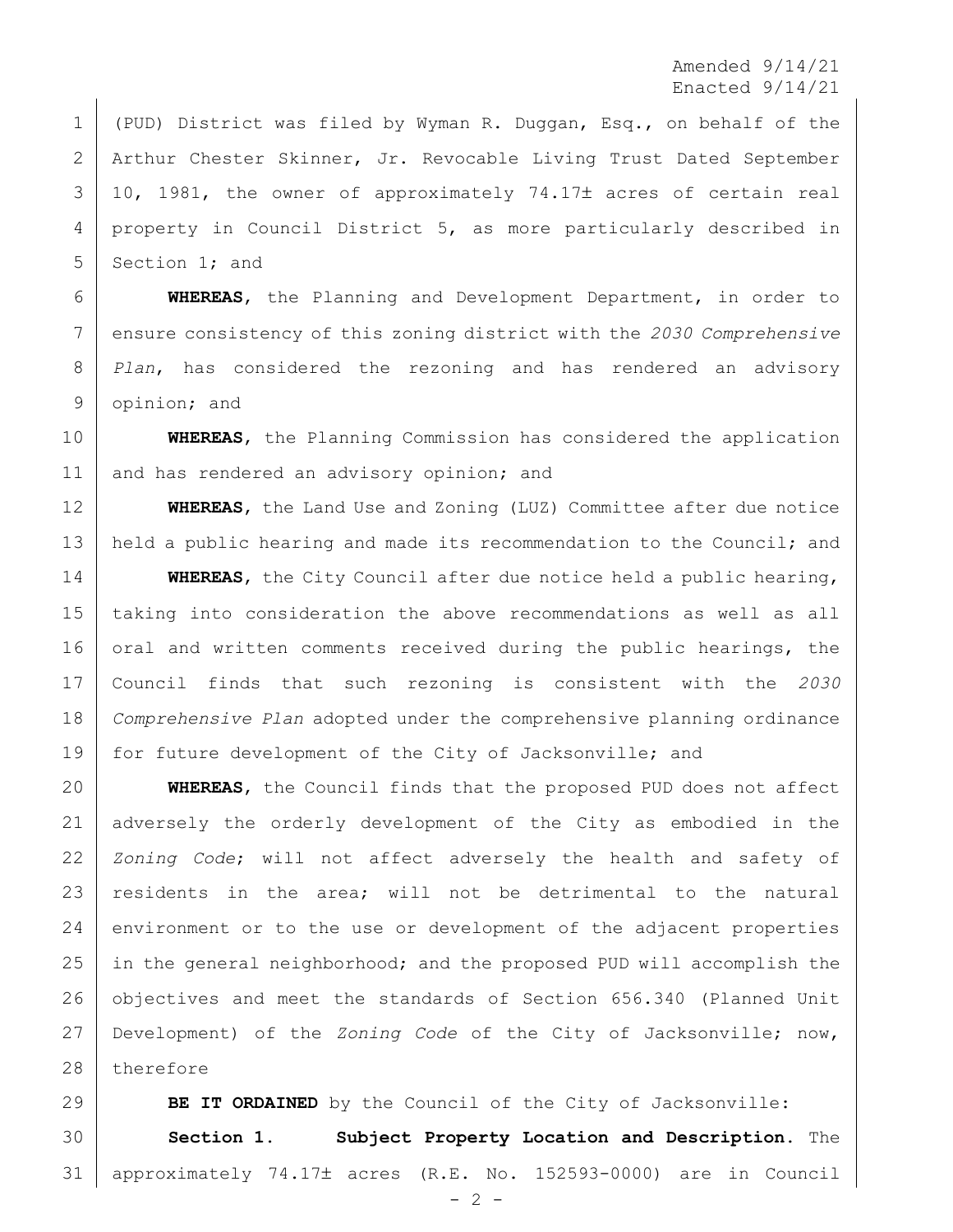Amended 9/14/21 Enacted 9/14/21

 District 5 at 0 Powers Avenue, between Powers Avenue and Phillips Highway, as more particularly described in **Exhibit 1**, dated December 1, 2020, **attached hereto** and incorporated herein by this reference 4 (the "Subject Property").

 **Section 2. Owner and Applicant Description.** The Subject Property is owned by the Arthur Chester Skinner, Jr. Revocable Living 7 | Trust Dated September 10, 1981. The applicant is Wyman R. Duggan, 8 | Esq., 1301 Riverplace Boulevard, Suite 1500, Jacksonville, Florida 32207; (904) 398-3911.

 **Section 3. Property Rezoned.** The Subject Property, pursuant to adopted companion Large-Scale Amendment L-5502-20A, is hereby rezoned and reclassified from Industrial Business Park (IBP) District to Planned Unit Development (PUD) District. This new PUD 14 district shall generally permit single family residential uses, and is described, shown and subject to the following documents, **attached hereto**:

**Exhibit 1** – Legal Description dated December 1, 2020.

**Exhibit 2** – Subject Property Map (prepared by P&DD).

**Exhibit 3** – Written Description dated July 18, 2021.

**Exhibit 4** – Site Plan dated July 9, 2021.

 **Section 4. Rezoning Approved Subject to Conditions.** This rezoning is approved subject to the following conditions. Such conditions control over the Written Description and the Site Plan and may only be amended through a rezoning.

 (1) All dead-end turn arounds will be redesigned to include cul-de-sac turnarounds unless otherwise approved by the Planning & Development Department.

 (2) The applicant or its successor shall adhere to the decision of the City of Jacksonville Traffic Engineer as to the 30 | locations of ingress/egress on Powers Avenue for the development. **Section 5. Contingency.** This rezoning shall not become